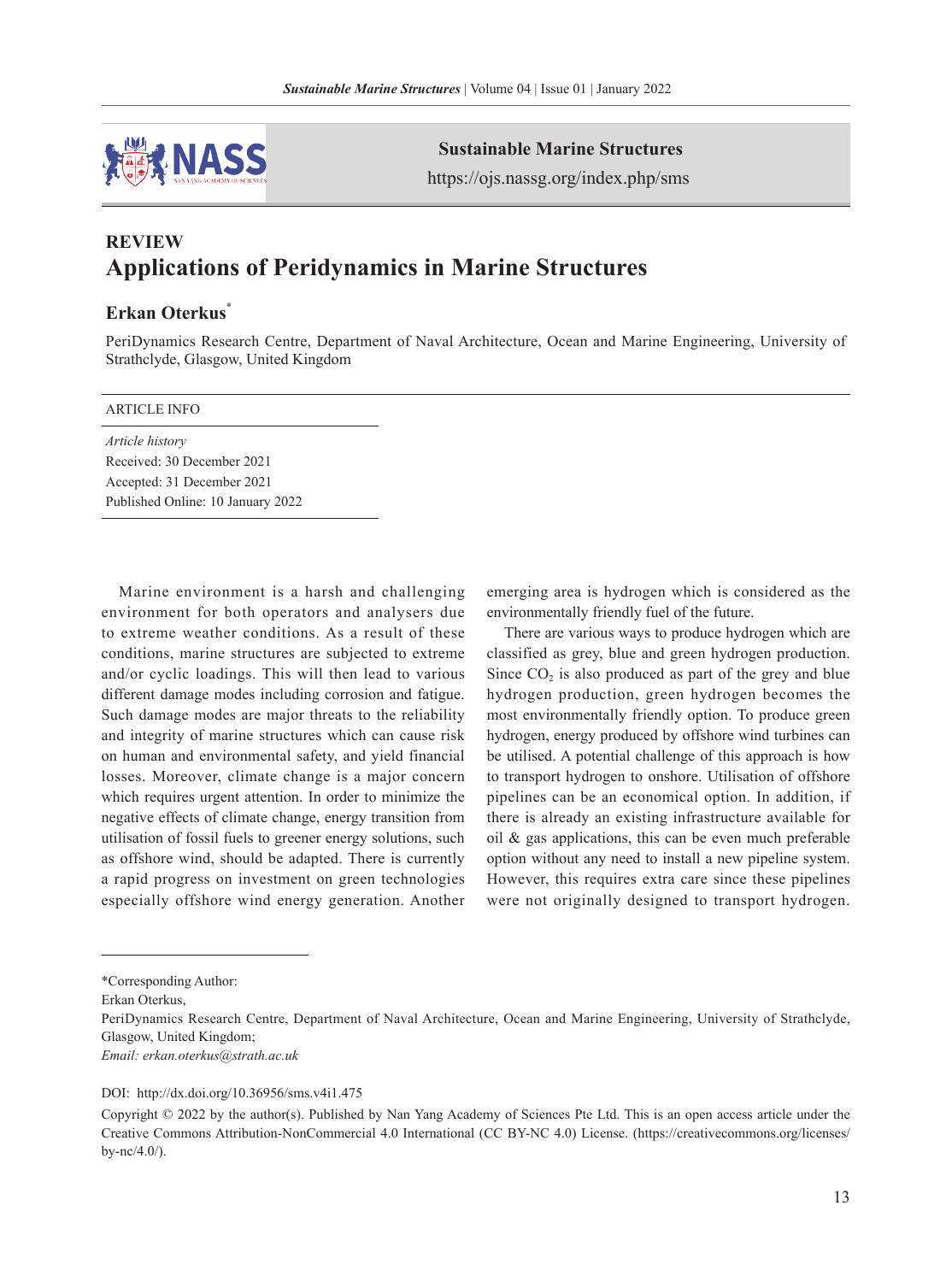Hydrogen can cause embrittlement problem, known as hydrogen embrittlement, especially for metallic structures and can cause cracking for loads much smaller than the design loads.

In order to minimize all the risks associated with the harsh marine environment and energy transition process, advanced computational methodologies should be utilised such as peridynamics as part of the analysis process. Peridynamics  $[1-4]$  is a new computational methodology which is especially suitable for failure analysis of materials and structures. Peridynamic equations are in the form of integro-differential equations and do not contain any spatial derivatives. Therefore, these equations are always valid regardless of discontinuities such as cracks. Definition of failure is pretty straightforward, and it is possible to analyse any number of cracks since cracks are not treated as special objects.

There are many application areas for peridynamics to be utilised in maritime field. One potential area is to use peridynamics for the analysis of ice-structure interactions [5-8]. There is currently an interest to use Northern Sea Route to ship products from Far East to Europe since this route is much shorter than the current route. However, icestructure interaction is a major concern since ships should be designed by considering potential impact of ice pieces on ship hull which can cause significant damage to the ship hull as in the Titanic accident in the past.

Another important application of peridynamics is modelling the influence of underwater explosions on submarines or naval vessels. If an underwater explosion takes place, a shock wave is generated and this can cause significant damage to the structure. Predicting damage due to shock loading, especially if the structure is made from composite material, is challenging. Although composite materials have several advantages with respect to traditional metals, their failure behaviour is complex since different damage scenarios can occur including fibre breakage, matrix cracking, fibre-matrix splitting and delamination. Peridynamics is capable of accurately predicting these failure modes in structures subjected to different loading conditions including shock loading [9-11].

Another important application of peridynamics in marine structures is corrosion damage modelling. There are different corrosion mechanisms which can occur in structures due to material type, environment, and loading. One of the common corrosion damage mechanisms is pitting corrosion which creates localised damage in the structures. Pitting corrosion damage areas can act as stress raisers and cracks can initiate and propagate from these locations. From modelling point of view, this requires multiphysics and multiscale analyses to simulate coupled

diffusion and mechanical fields by considering the microstructure which can be done in a single peridynamic framework [12,13]. Moreover, peridynamics can also simulate hydrogen embrittlement phenomenon as a stress corrosion cracking mechanism [14].

Fatigue is also an important damage mode in marine structures. S-N curve and Paris Law are common approaches which are utilised for fatigue analysis of marine structures. Fatigue damage is a complex process with three phases including fatigue initiation, fatigue crack propagation and final failure. S-N curve is capable to represent fatigue initiation and can provide fatigue life. However, it cannot predict how the fatigue damage evolves. Paris Law approach can predict how a fatigue crack can grow. However, it is not capable to predict fatigue initiation and final failure phases. As an alternative approach, peridynamics is capable of representing all three phases of fatigue damage [15-18] and can serve as a less conservative tool for the design and analysis of marine structures.

Finally, peridynamics can also be used for failure analysis of energy storage devices such as marine batteries  $^{[19]}$  and fuel cells  $^{[20]}$ . Such devices will serve an important role to reduce carbon emissions in future ships and make significant contributions to reach net zero targets. As a final note, peridynamics, as a new and emerging computational methodology, can be a suitable and alternative computational tool for failure analysis of problems relevant to marine structures applications.

### **References**

- [1] Silling, S.A., 2000. Reformulation of elasticity theory for discontinuities and long-range forces. Journal of the Mechanics and Physics of Solids. 48(1), 175- 209.
- [2] Silling, S.A., Askari, E., 2005. A meshfree method based on the peridynamic model of solid mechanics. Computers & structures. 83(17-18), 1526-1535.
- [3] Silling, S.A., Epton, M., Weckner, O., Xu, J., Askari, E., 2007. Peridynamic states and constitutive modeling. Journal of Elasticity. 88(2), 151-184.
- [4] Madenci, E., Oterkus, E., 2014. Peridynamic Theory and Its Applications. Springer, New York, NY.
- [5] Vazic, B., Oterkus, E., Oterkus, S., 2020. In-plane and out-of plane failure of an ice sheet using peridynamics. Journal of Mechanics. 36(2), 265-271.
- [6] Lu, W., Li, M., Vazic, B., Oterkus, S., Oterkus, E., Wang, Q., 2020. Peridynamic modelling of fracture in polycrystalline ice. Journal of Mechanics. 36(2), 223-234.
- [7] Vazic, B., Oterkus, E., Oterkus, S., 2020. Peridynam-